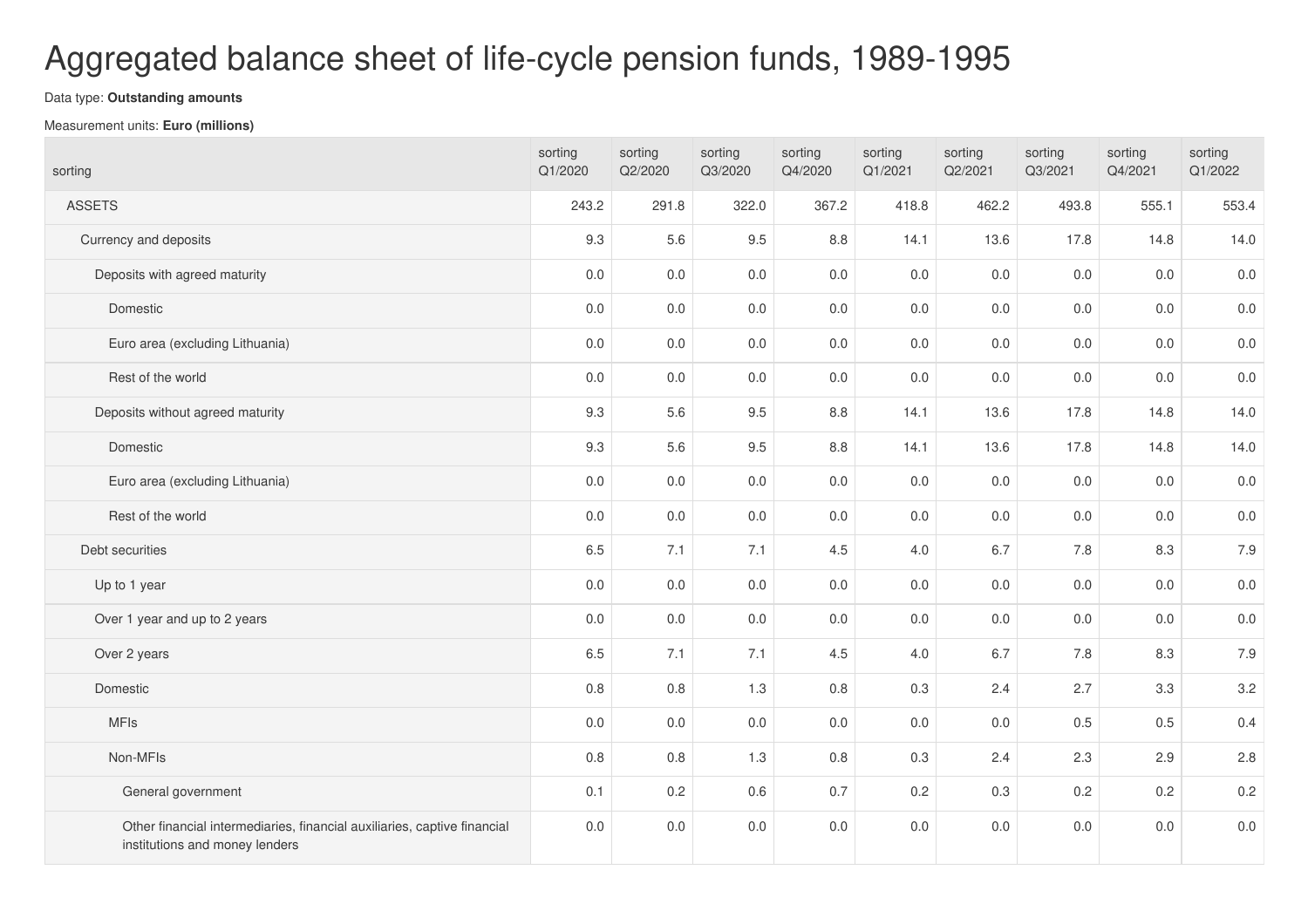| sorting                                                                                                    | sorting<br>Q1/2020 | sorting<br>Q2/2020 | sorting<br>Q3/2020 | sorting<br>Q4/2020 | sorting<br>Q1/2021 | sorting<br>Q2/2021 | sorting<br>Q3/2021 | sorting<br>Q4/2021 | sorting<br>Q1/2022 |
|------------------------------------------------------------------------------------------------------------|--------------------|--------------------|--------------------|--------------------|--------------------|--------------------|--------------------|--------------------|--------------------|
| Non-financial corporations                                                                                 | 0.7                | $0.6\,$            | 0.6                | 0.1                | 0.1                | 2.1                | 2.1                | 2.1                | 2.0                |
| Euro area (excluding Lithuania)                                                                            | 1.5                | 1.9                | 2.0                | 0.0                | 0.0                | 0.2                | 0.2                | 0.2                | 0.2                |
| <b>MFIs</b>                                                                                                | 1.5                | 1.9                | 2.0                | 0.0                | 0.0                | 0.0                | 0.0                | $0.0\,$            | $0.0\,$            |
| Non-MFIs                                                                                                   | $0.0\,$            | $0.0\,$            | $0.0\,$            | 0.0                | 0.0                | 0.2                | 0.2                | 0.2                | 0.2                |
| General government                                                                                         | $0.0\,$            | $0.0\,$            | 0.0                | 0.0                | 0.0                | 0.0                | 0.0                | 0.0                | $0.0\,$            |
| Other financial intermediaries, financial auxiliaries, captive financial<br>institutions and money lenders | $0.0\,$            | $0.0\,$            | $0.0\,$            | 0.0                | $0.0\,$            | 0.2                | 0.2                | 0.2                | 0.2                |
| Non-financial corporations                                                                                 | $0.0\,$            | $0.0\,$            | 0.0                | 0.0                | 0.0                | 0.0                | 0.0                | 0.0                | $0.0\,$            |
| Rest of the world                                                                                          | 4.2                | 4.4                | 3.8                | 3.7                | 3.6                | 4.1                | 4.8                | 4.8                | 4.5                |
| <b>MFIs</b>                                                                                                | 0.0                | $0.0\,$            | 0.0                | 0.0                | 0.0                | 0.0                | 0.0                | $0.0\,$            | $0.0\,$            |
| Non-MFIs                                                                                                   | 4.2                | 4.4                | 3.8                | 3.7                | 3.6                | 4.1                | 4.8                | 4.8                | 4.5                |
| General government                                                                                         | 4.2                | 4.4                | $3.8\,$            | 3.7                | 3.6                | 4.1                | 4.4                | 4.3                | 4.1                |
| Other financial intermediaries, financial auxiliaries, captive financial<br>institutions and money lenders | 0.0                | $0.0\,$            | $0.0\,$            | 0.0                | 0.0                | 0.0                | 0.0                | 0.0                | $0.0\,$            |
| Non-financial corporations                                                                                 | $0.0\,$            | $0.0\,$            | $0.0\,$            | 0.0                | 0.0                | 0.0                | 0.5                | 0.5                | 0.4                |
| Equity                                                                                                     | 1.9                | 2.4                | 2.4                | 8.8                | 8.9                | 9.4                | 9.2                | 10.5               | 10.0               |
| Domestic                                                                                                   | 1.7                | 2.1                | 2.2                | 8.6                | 8.7                | 9.1                | 8.9                | 9.0                | 8.6                |
| <b>MFIs</b>                                                                                                | 0.2                | 0.4                | 0.4                | 0.4                | 0.5                | 0.7                | 0.8                | $0.8\,$            | $0.8\,$            |
| Non-MFIs                                                                                                   | 1.5                | $1.8$              | 1.8                | 8.2                | 8.2                | 8.5                | 8.2                | 8.2                | 7.7                |
| Non-financial corporations                                                                                 | 1.5                | 1.8                | 1.8                | 8.2                | 8.2                | 8.5                | 8.2                | 8.2                | 7.7                |
| Euro area (excluding Lithuania)                                                                            | 0.2                | 0.2                | 0.2                | 0.2                | 0.2                | 0.2                | 0.2                | 1.5                | 1.4                |
| <b>MFIs</b>                                                                                                | $0.0\,$            | $0.0\,$            | $0.0\,$            | $0.0\,$            | 0.0                | $0.0\,$            | 0.0                | 0.0                | $0.0\,$            |
| Non-MFIs                                                                                                   | 0.2                | 0.2                | 0.2                | 0.2                | 0.2                | 0.2                | 0.2                | 1.5                | 1.4                |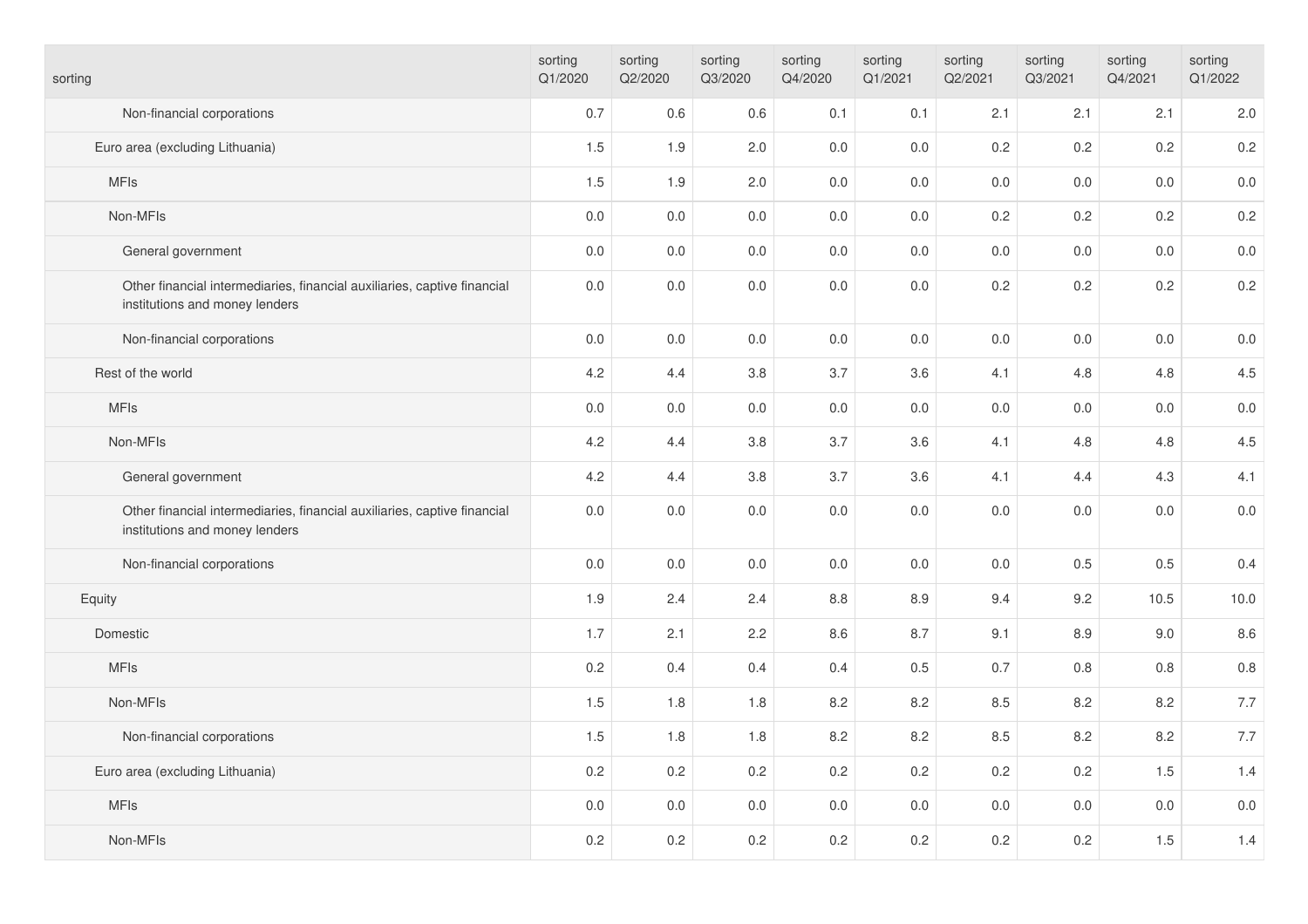| sorting                              | sorting<br>Q1/2020 | sorting<br>Q2/2020 | sorting<br>Q3/2020 | sorting<br>Q4/2020 | sorting<br>Q1/2021 | sorting<br>Q2/2021 | sorting<br>Q3/2021 | sorting<br>Q4/2021 | sorting<br>Q1/2022 |
|--------------------------------------|--------------------|--------------------|--------------------|--------------------|--------------------|--------------------|--------------------|--------------------|--------------------|
| Non-financial corporations           | 0.2                | 0.2                | 0.2                | 0.2                | 0.2                | 0.2                | 0.2                | 1.5                | 1.4                |
| Rest of the world                    | $0.0\,$            | $0.0\,$            | 0.0                | $0.0\,$            | 0.0                | 0.0                | 0.0                | $0.0\,$            | $0.0\,$            |
| <b>MFIs</b>                          | 0.0                | $0.0\,$            | $0.0\,$            | $0.0\,$            | 0.0                | 0.0                | 0.0                | $0.0\,$            | $0.0\,$            |
| Non-MFIs                             | 0.0                | 0.0                | 0.0                | 0.0                | 0.0                | 0.0                | 0.0                | 0.0                | $0.0\,$            |
| Non-financial corporations           | $0.0\,$            | $0.0\,$            | $0.0\,$            | $0.0\,$            | 0.0                | 0.0                | $0.0\,$            | $0.0\,$            | $0.0\,$            |
| Listed shares                        | 1.9                | 2.4                | 2.4                | 8.8                | 8.9                | 9.4                | 9.2                | 10.5               | 10.0               |
| Non-listed shares                    | 0.0                | 0.0                | 0.0                | 0.0                | 0.0                | 0.0                | 0.0                | 0.0                | $0.0\,$            |
| Other equity                         | $0.0\,$            | $0.0\,$            | 0.0                | $0.0\,$            | 0.0                | $0.0\,$            | 0.0                | $0.0\,$            | $0.0\,$            |
| Investment funds shares/units        | 225.5              | 276.7              | 302.7              | 344.7              | 387.5              | 432.3              | 458.9              | 521.3              | 521.2              |
| MMF investment fund shares/units     | 0.0                | 0.0                | 0.0                | $0.0\,$            | 0.0                | 0.0                | 0.0                | $0.0\,$            | $0.0\,$            |
| Non-MMF investment fund shares/units | 225.5              | 276.7              | 302.7              | 344.7              | 387.5              | 432.3              | 458.9              | 521.3              | 521.2              |
| Domestic                             | 2.8                | 2.4                | 2.6                | 2.8                | 3.9                | 4.1                | 4.6                | 5.0                | 7.7                |
| Euro area (excluding Lithuania)      | 218.7              | 269.8              | 295.2              | 330.4              | 360.2              | 403.6              | 429.3              | 489.6              | 489.0              |
| Rest of the world                    | 3.9                | 4.5                | 4.9                | 11.5               | 23.5               | 24.6               | 25.0               | 26.8               | 24.5               |
| Equity funds shares/units            | 206.2              | 254.2              | 280.0              | 319.1              | 366.7              | 412.0              | 436.9              | 497.2              | 489.8              |
| Bond funds shares/units              | 2.5                | 4.2                | 4.0                | 4.5                | 5.2                | 3.9                | 4.0                | 3.7                | 7.2                |
| Mixed funds shares/units             | 5.8                | $7.5\,$            | 7.8                | 9.0                | 2.2                | 2.3                | 2.2                | 2.1                | 2.0                |
| Real estate funds shares/units       | 7.0                | 7.1                | 6.9                | 7.1                | 7.0                | 7.1                | 7.1                | 7.3                | $7.5$              |
| Hedge funds shares/units             | $0.0\,$            | $0.0\,$            | 0.0                | $0.0\,$            | 0.0                | 0.0                | 0.0                | $0.0\,$            | $0.0\,$            |
| Other funds shares/units             | 3.9                | 3.7                | 4.0                | $5.0$              | 6.4                | 7.0                | 8.7                | 11.0               | 14.7               |
| Financial derivatives                | 0.0                | 0.0                | 0.0                | 0.0                | 0.0                | 0.0                | 0.0                | 0.0                | $0.0\,$            |
| Domestic                             | 0.0                | 0.0                | 0.0                | $0.0\,$            | 0.0                | 0.0                | 0.0                | $0.0\,$            | $0.0\,$            |